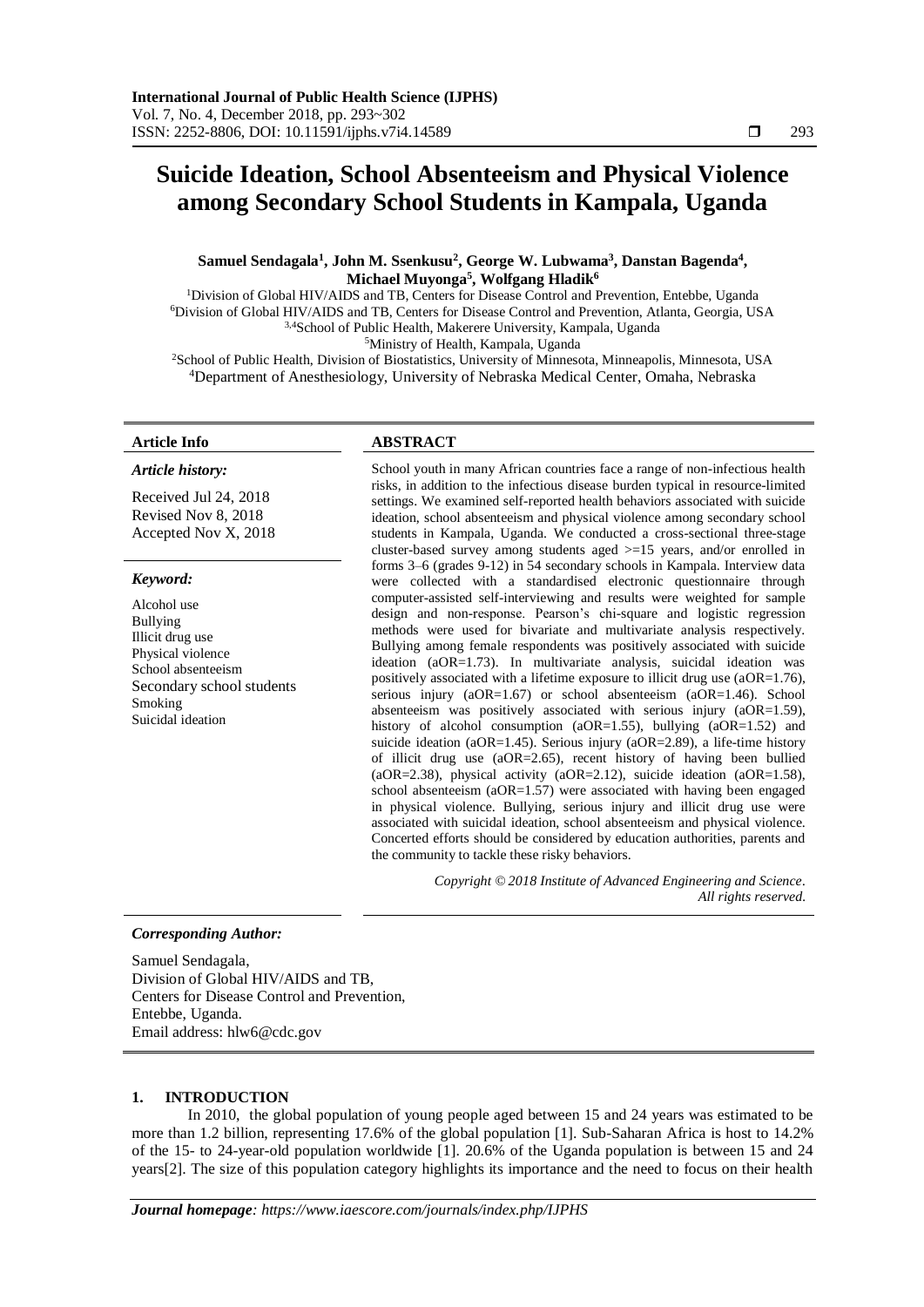concerns globally and Uganda specifically. Although lifestyle, and the adverse health behaviors which have harmful effects on health or otherwise predispose individuals to disease that young people adopt might not affect their health during this period, they can have substantial effects later in life [3-5]. For example, nearly two thirds of premature deaths and one third of the total disease burden in adults are associated with conditions or behaviors that began in youth, including tobacco use, lack of physical activity, unprotected sex, or exposure to violence[6, 7].

In 2012, infectious diseases were the leading cause of death among the 15-29 and 30-59 year-olds in sub-Saharan Africa accounting for 42.1% and 51.9% respectively. This was followed by injuries (36.4%) among the 15-29 year-olds and non-infectious diseases(34.2%) among the 30-59 year olds. [8]. Among the 15-29 year-olds, of all deaths due to injuries, 61.9% were unintentional and 38.1% were intentional injuries. [8]. In developing countries, unintentional injuries are a leading cause of death and disability in adolescents and injury rates are highest among adolescents, compared to other age groups [9-11]. At least 20% of young people will experience mental health problems, including depression, mood disturbances, substance abuse, suicidal behaviors or eating disorders[12]. Overweight and obesity is increasing among young people in both low and high-income countries [13-15].

Adverse health behaviors such as bullying, violence, tobacco smoking, alcohol, eating unhealthy foods, suicidal ideation, and illicit drug use have been shown to be prevalent among adolescents in secondary schools [16-20]. Certain adverse health behaviors seem to differ by gender; for example, Siziya et al. found the prevalence of cigarette smoking in male adolescent students in Kilimanjaro, Tanzania, to be twice as high as that in females [21, 22]. Many negative consequences accompany some of these adverse health behaviors, including criminal prosecution, school failure and dropout, substance dependence, unintended pregnancy, and sexually transmitted infections (STI), notably human immunodeficiency virus (HIV )[23-25].

Studies have shown associations between adverse health behaviors including alcohol and illicit substance use and an increased risk of violent behavior [26]. Farhat and colleagues, in their study of United States youth found overweight and obesity to be associated with adverse health behaviors like cigarette smoking, alcohol and substance use [27].

The Global School–based Student Health Surveys (GSHS) involving secondary school children aged 13–15 years was conducted in 19 low and middle-income countries between 2003 and 2006. Data from the survey showed that Ugandan students frequently reported alcohol consumption (12.8%), illicit drug use (8.5%), being bullied in the preceding 30 days (45.5%), suicide ideation in the preceding 12 months (18.8%, girls: 22.8%, boys: 14.5%) and tobacco use in the last 30 days (4.3%) [28].

Few recent studies have been conducted in sub-Saharan Africa among adolescents in secondary schools that describe the occurrence and relationship between adverse health behaviors; of those studies published they only focus on few key adverse health behaviors such tobacco smoking [22, 29, 30], bullying[25], physical fighting[18] and suicidal ideation[20]. Whereas such information is important for youth health policy formulation and programming efforts, no data that adequately describes Ugandan secondary school students' adverse health behavior is available. We report here on the findings of a 2010 survey among secondary school students in Kampala, Uganda, that examined self-reported suicide ideation, school absenteeism and engagement in physical fighting.

#### **2. RESEARCH METHOD**

# **2.1. Survey setting and population**

A cross-sectional survey was conducted among secondary school students in Kampala, Uganda. Data was collected between June and October 2010. The eligibility criteria for survey participation included age 15 years or older and/or enrolled in forms 3–6 (grades 9-12) in selected secondary schools, and fluency in English language.

# **2.2. Sampling design**

A three-stage cluster sampling design was used to draw a representative sample of students in forms 3–6 (grades 9-12) in both public and private secondary schools in Kampala. Figure 1 illustrates the sampling process. Secondary schools in Kampala have forms from 1 through 6 (grades 7-12). Each form may consist of one or more "streams" depending on the number of students per form. In the first stage, the sampling frame consisted of all Kampala secondary schools  $(N=275)$ . From this list 78 schools were randomly selected. In each selected school, one stream per form (i.e., four streams per school) was randomly selected. For each selected stream, a listing of all students was compiled (alphabetically) and up to 31 students were systematically selected, by choosing every nth student, and offered survey participation. For selected students who refused to participate or were absent, or were ineligible, investigators selected the next student on the list as a replacement. If that "replacement student" was not available for survey participation either, the student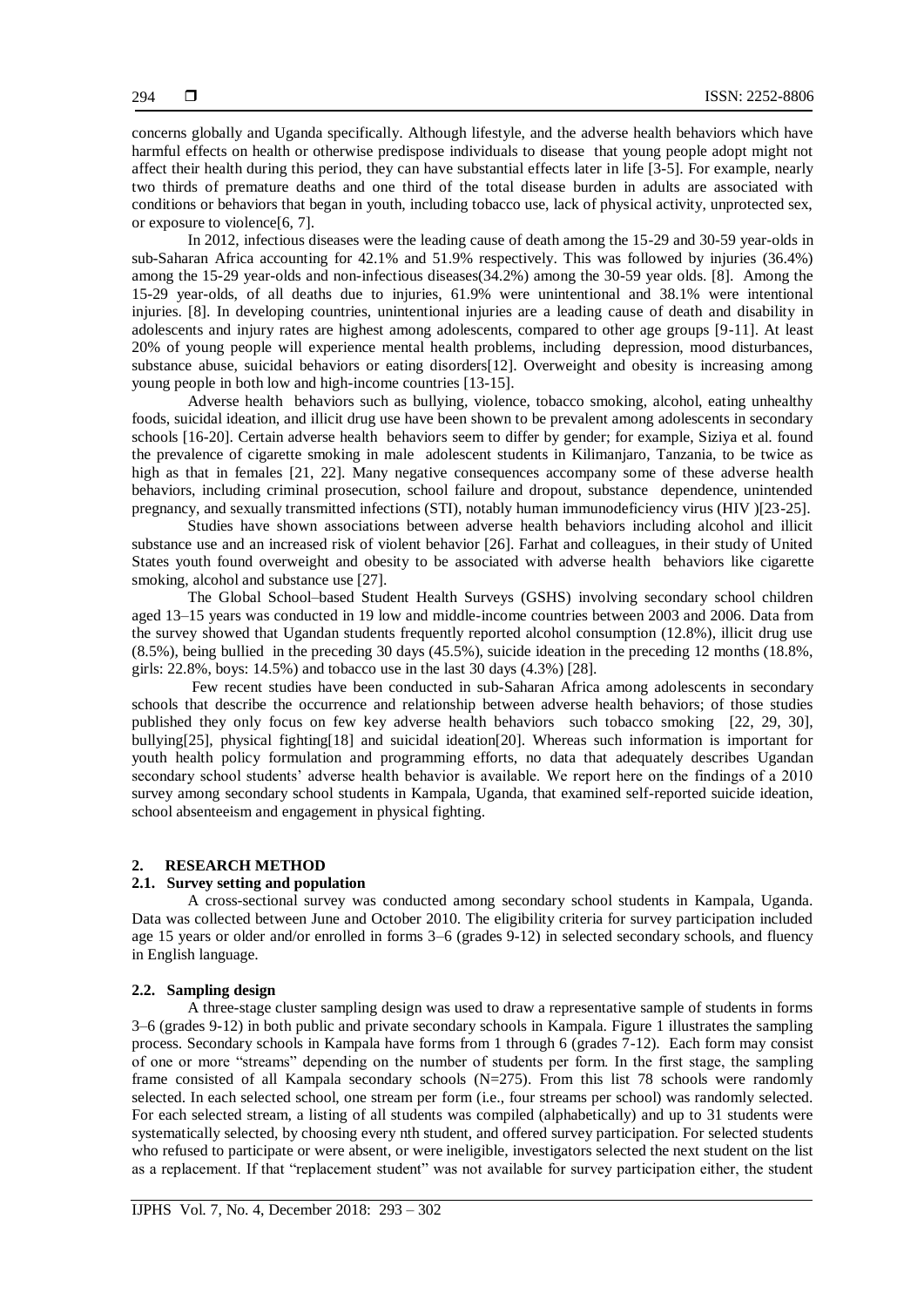on the list before the original unavailable student was selected. If that second replacement student was also not available, no replacement was chosen for that student.



Figure 1. Study sampling process

#### **2.3. Data measures**

Data collection took place at the school premises, in vacant rooms assigned by the school principal, such as the library or laboratory. Selected students were asked to come to the interview room in batches of approximately half a dozen at a time. Height and weight were measured using stadiometers and scales. A standardized electronic questionnaire, in English, using computer-assisted self-interviewing technology without audio (CASI, Questionnaire Design Studio version 2.5, Nova Research, Bethesda, Maryland, USA) was used to collect interview data. Students who had trouble using handheld computers (HTC Advantage, HTC Corporation, New Taipei, Taiwan) were offered computer assisted personal interviews (CAPIs). The questionnaire had 193 closed-ended questions on demographics, schooling, physical activity (engagement in sports, playing with friends or walking to school), hygiene, diet, mental health, alcohol, drugs, smoking, violence, bullying and injuries, HIV/AIDS knowledge, sexual experience, sexual networks, HIV testing, HIV perceptions, and sexually transmitted diseases.

For this paper, the independent variables were: Weight control assessed by the question "In the past 30 days, did you vomit or take laxatives to lose weight or to keep from gaining weight?"; Physical activity assessed by "During the past 7 days, on how many days were you physically active for a total of at least 1 hour per day"; Ever alcohol use assessed by "Did you ever drink alcohol"; Ever smoked assessed by "Have you ever smoked tobacco?"; Bullying assessed by "During the past 30 days, on how many days were you bullied?"; Serious injury assessed by " During the past 12 months, how many times were you seriously injured?" and Ever used illicit drugs assessed by asking the respondent how many times in their lifetime have they used drugs such as marijuana or banghi, khati, etc.

The dependent variables were: Suicide ideation measured through the question "Did you ever seriously consider attempting suicide in the past 12 months?"; school absenteeism was defined as having missed any class or school without permission in the last 30 days; and engagement in physical violence was examined by asking the respondent whether s/he was engaged in any "physical fight as a perpetrator or victim" in the preceding 12 months.

#### **2.4. Data management and analysis**

SAS (SAS Institute, Cary, North Carolina, USA) was used for data management, including the categorization of continuous data, and the creation of new, secondary variables. Data analysis was conducted in STATA version 10.0 (STATA corporation, College Station, Texas, USA). All data presented are weighted using STATA survey procedures to account for the cluster sample design, with the exception of school characteristics.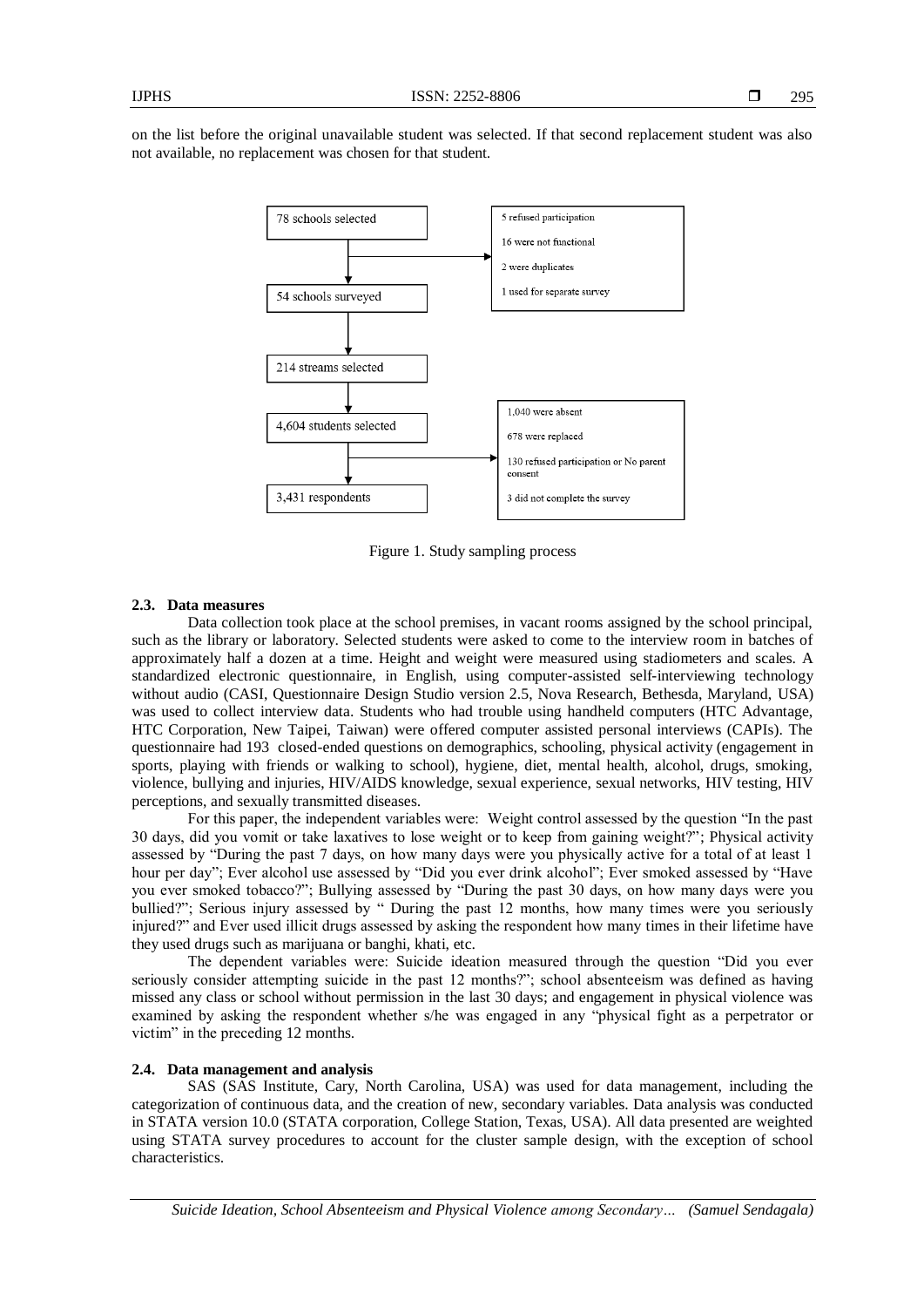The survey sample was a three-stage stratified sample. At the first stage, n schools were selected out of the N number of secondary schools in Kampala, thus the selection probability of schools was computed as  $p_s = \frac{n}{N}$ .

At the second stage one stream per grade was randomly selected, and the selection probability at this stage was computed as  $p_c = \frac{1}{M_c}$ , where  $M_c$  is number of streams in grade c and c is 3, 4, 5 and 6.

At the third stage, systematic sampling was used to select students from the stream chosen at stage two. Assuming  $k_c$  students were chosen from the total  $K_c$  students in the chosen stream of grade c, and then the selection probability of students was computed as  $p_k = \frac{k_c}{k}$  $\frac{1}{K_c}$ .

The final sampling weight for each individual student was computed as the inverse of the overall selection probability i.e. Sampling weight =  $\frac{1}{p_s * p_c * p_k}$ .

To estimate the prevalence of non-sexual adverse health behaviors, a univariate analysis was conducted using proportions. Pearson's chi-square tests were used to compare male and female characteristics. In bivariate and multivariate analysis, the main outcomes of interest were suicide ideation, school absenteeism, and engagement in physical violence. Age was dropped as an independent variable because majority of students were of average age. For bivariate analysis, we stratified by gender and computed odds ratios and their corresponding 95% confidence intervals (CI). We used logistic regression stratified by gender for multivariable analysis. A full model was run for all independent variables irrespective of statistical significance at bivariate analysis. All variables that were statistically significant ( $p < 0.05$ ) in the full model were considered as candidates for the reduced model. Possible collinearity was investigated for variables whose interpretability of their estimated coefficients and p-values changed at full model analysis when compared to that of bivariate analyses. As such, for any two variables found to be correlated, one was not considered for the reduced model taking into account the theoretical relevance of the variable to the outcome of interest.

#### **2.5. Ethical considerations**

The survey protocol was reviewed and approved by the Science and Ethics Committee of the Uganda Virus Research institute in Entebbe, the Uganda National Council of Science and Technology, and the U.S. Centers for Disease Control and Prevention (CDC-Atlanta, Georgia, USA). Investigators consulted with and obtained approvals from the selected schools and government authorities. For the selected schools, all parents of students in forms 3–6 were sent an information sheet about the survey and the possibility that their child may be selected for survey participation. Parents were informed that they could return the form (through their children) to indicate that they did not want their child to be enrolled, otherwise, survey staff may offer enrolment and assent their child. Students who were below 18 years of age were assented and those above 18 years were consented. Sampled students were enrolled if neither parent nor student indicated refusal. Student assent/consent was obtained electronically, using handheld computers. All participants were informed that they were free not to participate, free not to respond to any of the questions they felt uncomfortable with, and free to stop the interview at any time. Personal identifiers were not collected. After the interview, students were offered small gifts like pens, rulers and pencils valued at approximately one US dollar. No incentive was offered to participating schools.

### **3. RESULTS AND ANALYSIS**

# **3.1. Demographics**

Three thousand four-hundred thirty-one (3,431) secondary school students attending form 3–6(grade 9-12), in 54 schools agreed to participate in the survey. The overall response rate for the survey was 68.2%. The majority of respondents were female (52.6%) and aged 18 years or below (72.2%). The mean age for boys was 18.24 years (14-33) and for girls was 17.39years (13-27). Most were of normal weight (84.5%, defined as a body mass index for age between 5th and 85th percentile) and had engaged in physical activity in the last seven days (90.5%). One in seven students (16.9%) tried to control weight by taking laxatives or vomiting; 27.2% ever consumed alcohol; 4.7% ever smoked tobacco products; 17.6% were bullied in the 30 days preceding the survey; 46.8% were seriously injured in the 12 months preceding the survey like broken bone, cut or stab wound, head or neck injury etc. and 5.4% ever used illicit drugs like marijuana or banghi, khati etc. One in two students had been absent from school without permission in the 30 days preceding the survey. One in seven students (13.6%, females: 17.2%, males: 10.4%) had considered committing suicide in the 12 months preceding the survey and 25.1% engaged in a physical violence. The details of the sociodemographic characteristics are shown in Table 1.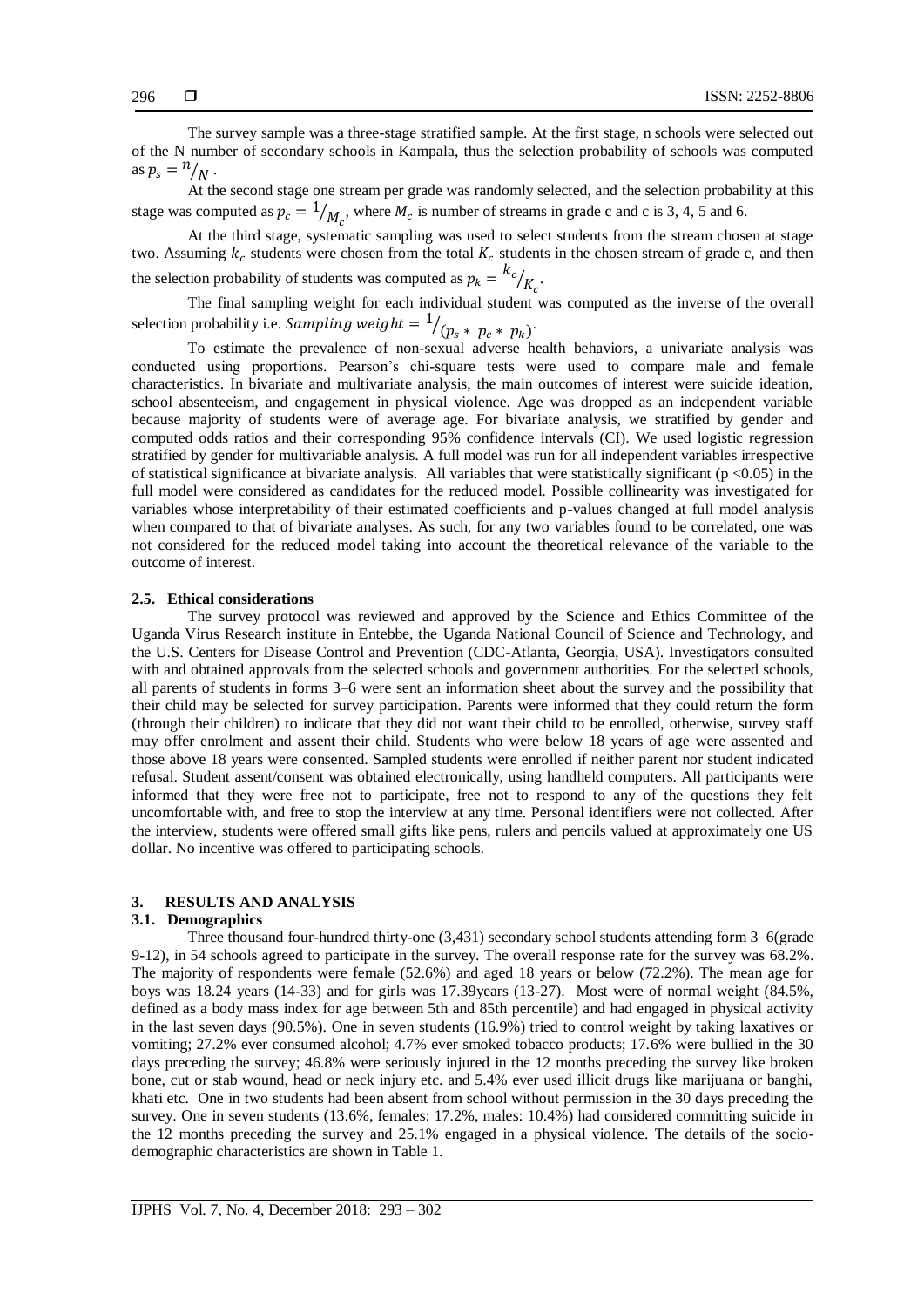| Kampala, Uganda, 2010 |                                                                                                                                                                                                                                                                                                                                                                                                                                                                                                                          |                                                                              |                                                                                                          |  |  |  |
|-----------------------|--------------------------------------------------------------------------------------------------------------------------------------------------------------------------------------------------------------------------------------------------------------------------------------------------------------------------------------------------------------------------------------------------------------------------------------------------------------------------------------------------------------------------|------------------------------------------------------------------------------|----------------------------------------------------------------------------------------------------------|--|--|--|
| Male                  | Female                                                                                                                                                                                                                                                                                                                                                                                                                                                                                                                   | Total                                                                        | p-value                                                                                                  |  |  |  |
|                       |                                                                                                                                                                                                                                                                                                                                                                                                                                                                                                                          |                                                                              |                                                                                                          |  |  |  |
|                       |                                                                                                                                                                                                                                                                                                                                                                                                                                                                                                                          |                                                                              | < 0.001                                                                                                  |  |  |  |
|                       |                                                                                                                                                                                                                                                                                                                                                                                                                                                                                                                          |                                                                              |                                                                                                          |  |  |  |
|                       |                                                                                                                                                                                                                                                                                                                                                                                                                                                                                                                          |                                                                              |                                                                                                          |  |  |  |
|                       |                                                                                                                                                                                                                                                                                                                                                                                                                                                                                                                          |                                                                              |                                                                                                          |  |  |  |
|                       |                                                                                                                                                                                                                                                                                                                                                                                                                                                                                                                          |                                                                              | < 0.001                                                                                                  |  |  |  |
|                       |                                                                                                                                                                                                                                                                                                                                                                                                                                                                                                                          |                                                                              |                                                                                                          |  |  |  |
|                       |                                                                                                                                                                                                                                                                                                                                                                                                                                                                                                                          |                                                                              |                                                                                                          |  |  |  |
| 23(1.3)               | 206(11.6)                                                                                                                                                                                                                                                                                                                                                                                                                                                                                                                | 229(6.2)                                                                     |                                                                                                          |  |  |  |
| 5(0.7)                | 35(1.9)                                                                                                                                                                                                                                                                                                                                                                                                                                                                                                                  | 40(1.3)                                                                      |                                                                                                          |  |  |  |
|                       |                                                                                                                                                                                                                                                                                                                                                                                                                                                                                                                          |                                                                              |                                                                                                          |  |  |  |
| 310(16.1)             | 333 (17.8)                                                                                                                                                                                                                                                                                                                                                                                                                                                                                                               | 643 (16.9)                                                                   | 0.330                                                                                                    |  |  |  |
| 1557 (91.2)           | 1556 (89.6)                                                                                                                                                                                                                                                                                                                                                                                                                                                                                                              | 3113 (90.5)                                                                  | 0.290                                                                                                    |  |  |  |
| 559 (33.0)            | 377 (20.9)                                                                                                                                                                                                                                                                                                                                                                                                                                                                                                               | 936 (27.2)                                                                   | < 0.001                                                                                                  |  |  |  |
| 130(7.0)              | 39(2.2)                                                                                                                                                                                                                                                                                                                                                                                                                                                                                                                  | 169(4.7)                                                                     | < 0.001                                                                                                  |  |  |  |
| 309 (18.4)            | 287 (17.0)                                                                                                                                                                                                                                                                                                                                                                                                                                                                                                               | 596 (17.6)                                                                   | 0.544                                                                                                    |  |  |  |
| 857 (47.6)            | 831 (46.0)                                                                                                                                                                                                                                                                                                                                                                                                                                                                                                               | 1688 (46.8)                                                                  | 0.523                                                                                                    |  |  |  |
| 134(7.5)              | 53(3.1)                                                                                                                                                                                                                                                                                                                                                                                                                                                                                                                  | 187(5.4)                                                                     | < 0.001                                                                                                  |  |  |  |
|                       |                                                                                                                                                                                                                                                                                                                                                                                                                                                                                                                          |                                                                              |                                                                                                          |  |  |  |
| 906(50.6)             | 907 (51.2)                                                                                                                                                                                                                                                                                                                                                                                                                                                                                                               | 1813 (50.9)                                                                  | 0.806                                                                                                    |  |  |  |
| 218(10.4)             | 306 (17.2)                                                                                                                                                                                                                                                                                                                                                                                                                                                                                                               | 524 (13.6)                                                                   | < 0.001                                                                                                  |  |  |  |
| 520 (28.0)            | 424 (22.0)                                                                                                                                                                                                                                                                                                                                                                                                                                                                                                               | 944 (25.1)                                                                   | 0.004                                                                                                    |  |  |  |
|                       | $N = 1695$<br>$n$ (%)<br>1023(64.8)<br>672(35.2)<br>220(13.1)<br>1446 (84.9)<br>$\mathbf{r} \cdot \mathbf{r} = \mathbf{r} + \mathbf{r} + \mathbf{r} + \mathbf{r} + \mathbf{r} + \mathbf{r} + \mathbf{r} + \mathbf{r} + \mathbf{r} + \mathbf{r} + \mathbf{r} + \mathbf{r} + \mathbf{r} + \mathbf{r} + \mathbf{r} + \mathbf{r} + \mathbf{r} + \mathbf{r} + \mathbf{r} + \mathbf{r} + \mathbf{r} + \mathbf{r} + \mathbf{r} + \mathbf{r} + \mathbf{r} + \mathbf{r} + \mathbf{r} + \mathbf{r} + \mathbf{r} + \math$<br>$\sim$ | $N = 1736$<br>$n$ (%)<br>1355 (80.3)<br>381 (19.7)<br>42(2.4)<br>1453 (84.1) | $N = 3431$<br>$n$ (%)<br>2378 (72.2)<br>1053(27.8)<br>262(8.0)<br>2899 (84.5)<br>$\cdot$ $\cdot$ $\cdot$ |  |  |  |

Table 1. Socio-Demographic and Behavioral Characteristics of Secondary School Students (N=3,431),

<sup>a</sup> Note: BMI: Body mass index-for-age percentiles. \*\*Missing data is not shown for various variables

#### **3.2. Bivariate analysis**

Table 2 shows the results of the bivariate analysis for potential factors associated with suicide ideation, school absenteeism, and engagement in physical violence. Weight control(odds ratio[OR]=2.99, 95% CI [2.22-4.03]), ever having smoked (OR=1.85, 95% CI [1.10-3.08]), serious injuries in the last 12months(OR=1.90, 95% CI [1.42-2.54]), ever having used illicit drugs(OR=2.15, 95% CI[1.34-3.43]), school absenteeism(OR=1.67, 95% CI [1.25-2.24]), engagement in physical violence(OR=2.07, 95% CI [1.56-2.74] ) and having been bullied in the 30 days preceding the survey(OR=1.64, 95% CI [1.19-2.27] ) were positively associated with considering committing suicide. On stratification by gender, weight control and bullied in the last 30days preceding the survey were the predictors for suicide ideation in female students only (OR=2.45, 95% CI [1.65-3.63] and OR=2.04, 95% CI [1.33-3.33] respectively) whereas ever smoked was for the male students only  $(OR=2.28, 95\% \text{ CI } [1.21-4.30])$  as shown in Table 2A.

School absenteeism was positively associated with ever consumed alcohol (OR=1.60, 95% CI [1.27- 2.02]), smoking tobacco (OR=2.10, 95% CI [1.25- 3.55]), illicit drug use (OR=2.12, 95% CI [1.26- 3.56]); having been bullied within 30 days (OR=1.73, 95% CI [1.33- 2.25]), serious injury in the last 12 months (OR=1.74, 95% CI [1.43-2.12], engagement in physical violence (OR=1.97, 95% CI [1.57-2.47] or considering committing suicide within the 12 months preceding the survey (OR=1.67- 95% CI [1.25- 2.24]). On stratification by gender, ever smoked was a predictor for school absenteeism among the female students only (OR=4.50, 95% CI [1.80-11.20] as shown in Table 2B.

For engagement in physical violence, students who had ever smoked tobacco (OR=2.32; 95% CI  $[1.49, 3.61]$ ; engaged in a physical activity in the last 7 days(OR=2.52, 95% CI  $[1.61-3.96]$ ); had been absent from school (OR= 1.97, 95% CI  $[1.57-2.47]$ ) and had suicide ideation(OR=2.07, 95% CI [1.56-2.73]) were twice as likely to be engaged in physical violence than those who had never reported such behavior. Students who had ever used illicit drugs (OR=3.21, 95% CI [2.04, 5.04]); had serious injury in the last 12 months (OR= 3.66, 95% CI [2.88-4.66]) and had been bullied in the preceding 30 days (OR=3.03, 95% CI [2.34, 3.93]) were three times more likely to have engaged in physical violence than those who did not report such behaviors. Students who had tried weight control were one and half times more likely to engage in physical violence than those who had never tried to control weight (OR=1.45, 95% CI [1.12-1.88]). On stratification by gender, weight control was a predictor for engagement in physical violence among female students only (OR= 1.60, 95% CI [1.11-2.28]) whereas ever smoked was for male students only (OR=2.45, 95% CI [1.45-4.14]) as shown in Table 2C.

*Suicide Ideation, School Absenteeism and Physical Violence among Secondary… (Samuel Sendagala)*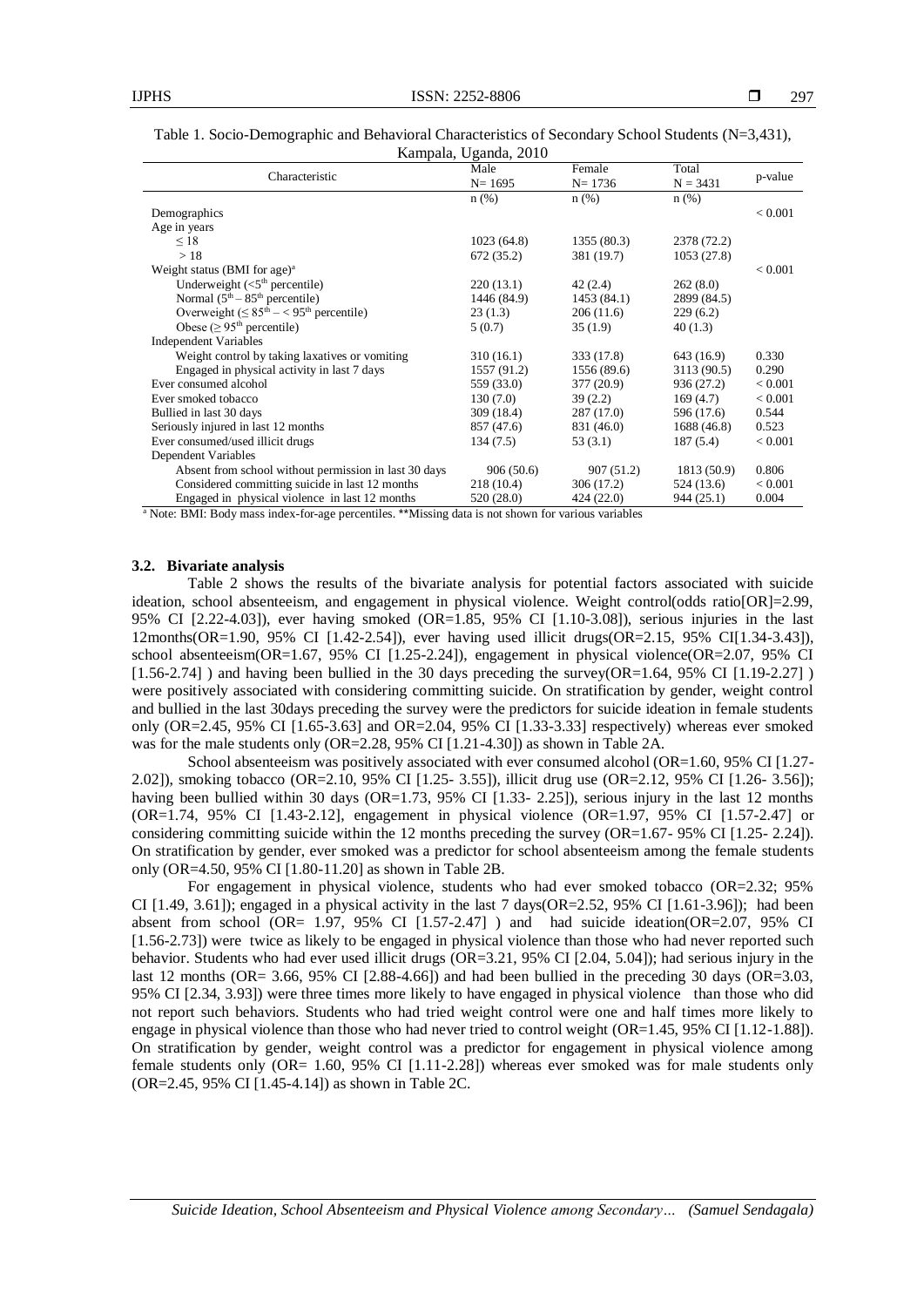| Table 2. Bivariate Analysis of Health Risk Factors Potentially Associated with Suicide Ideation, Absenteeism |  |
|--------------------------------------------------------------------------------------------------------------|--|
| and Engagement in Physical Violence among Secondary School Students in Kampala                               |  |

|                                                    | Male                                                              |         | Female                                               |         | Total               |         |
|----------------------------------------------------|-------------------------------------------------------------------|---------|------------------------------------------------------|---------|---------------------|---------|
| Factor                                             | $OR(95\%CI)$                                                      | p-value | OR(95%CI)                                            | p-value | OR(95%CI)           | p-value |
| Table 2A. Factors Associated with Suicide Ideation |                                                                   |         |                                                      |         |                     |         |
| Weight Control                                     | $1.00(1.00-1.00)$                                                 | 0.094   | $2.45(1.65-3.63)$                                    | < 0.001 | $2.99(2.22 - 4.03)$ | < 0.001 |
| Physical Activity in last 7 days                   | $0.84(0.38-1.82)$                                                 | 0.652   | $1.07(0.63 - 1.83)$                                  | 0.8     | $0.94(0.60-1.48)$   | 0.798   |
| Ever Alcohol use                                   | $1.45(0.94 - 2.23)$                                               | 0.095   | $1.30(0.88-1.94)$                                    | 0.191   | $1.24(0.93-1.67)$   | 0.148   |
| <b>Ever Smoked</b>                                 | $2.28(1.21-4.30)$                                                 | 0.011   | $2.10(0.85 - 5.18)$                                  | 0.107   | $1.85(1.10-3.08)$   | 0.019   |
| Bullied in the last 30 days                        | $1.28(0.79-2.06)$                                                 | 0.31    | $2.04(1.33-3.13)$                                    | 0.001   | $1.64(1.19-2.27)$   | 0.003   |
| Serious Injury in last 12 months                   | $2.13(1.36-3.34)$                                                 | 0.001   | $1.79(1.22 - 2.63)$                                  | 0.003   | $1.90(1.42 - 2.54)$ | < 0.001 |
| Ever used illicit drugs                            | 2.41(1.30-4.48)                                                   | 0.005   | $2.68(1.28-5.61)$                                    | 0.009   | $2.15(1.34-3.43)$   | 0.001   |
| School absenteeism                                 | $1.76(1.13-2.72)$                                                 | 0.012   | $1.62(1.09-2.39)$                                    | 0.016   | $1.67(1.25-2.24)$   | 0.001   |
| Engagement in physical violence                    | $2.47(1.64 - 3.74)$                                               | < 0.001 | $2.01(1.37-2.96)$                                    | < 0.001 | $2.07(1.56-2.74)$   | < 0.001 |
|                                                    |                                                                   |         | Table 2B. Factors Associated with School Absenteeism |         |                     |         |
| Weight Control                                     | $1.00(1.00-1.00)$                                                 | 0.665   | $1.34(0.94-1.90)$                                    | 0.105   | $1.30(1.00-1.67)$   | 0.043   |
| Physical Activity in last 7 days                   | $1.04(0.62 - 1.73)$                                               | 0.889   | $1.30(0.81 - 2.07)$                                  | 0.277   | $1.16(0.82 - 1.64)$ | 0.397   |
| Ever Alcohol use                                   | $1.67(1.23 - 2.28)$                                               | 0.001   | $1.55(1.10-2.19)$                                    | 0.012   | $1.60(1.27-2.02)$   | < 0.001 |
| <b>Ever Smoked</b>                                 | $1.78(0.98-3.23)$                                                 | 0.056   | $4.50(1.80-11.2)$                                    | 0.001   | $2.10(1.25-3.55)$   | 0.005   |
| Bullied in the last 30 days                        | $1.74(1.20-2.52)$                                                 | 0.003   | $1.69(1.17-2.46)$                                    | 0.006   | $1.73(1.33-2.25)$   | < 0.001 |
| Serious Injury in last 12 months                   | $1.87(1.41 - 2.48)$                                               | < 0.001 | $1.59(1.20-2.10)$                                    | 0.001   | $1.74(1.43-2.12)$   | < 0.001 |
| Ever used illicit drugs                            | $2.06(1.09-3.91)$                                                 | 0.027   | $2.38(1.07 - 5.30)$                                  | 0.033   | $2.12(1.26-3.56)$   | 0.004   |
| Suicide ideation                                   | $1.76(1.13 - 2.72)$                                               | 0.012   | $1.62(1.09-2.39)$                                    | 0.016   | $1.67(1.25 - 2.24)$ | 0.001   |
| Engagement in physical violence                    | $1.88(1.38-2.56)$                                                 | < 0.001 | $2.16(1.53-3.05)$                                    | < 0.001 | $1.97(1.57 - 2.47)$ | < 0.001 |
|                                                    | Table 2C. Factors Associated with Engagement in Physical Violence |         |                                                      |         |                     |         |
| Weight Control                                     | $1.00(0.999 - 1.004)$                                             | 0.254   | $1.60(1.11-2.28)$                                    | 0.011   | $1.45(1.12 - 1.88)$ | 0.005   |
| Physical Activity in last 7 days                   | $2.12(1.13-3.99)$                                                 | 0.02    | $3.09(1.68 - 5.70)$                                  | < 0.001 | $2.52(1.61-3.96)$   | < 0.001 |
| Ever Alcohol use                                   | $1.24(0.91-1.70)$                                                 | 0.18    | $1.08(0.76-1.54)$                                    | 0.662   | $1.23(0.97-1.56)$   | 0.084   |
| <b>Ever Smoked</b>                                 | $2.45(1.45-4.14)$                                                 | 0.001   | $1.35(0.59-3.10)$                                    | 0.478   | $2.32(1.49-3.61)$   | < 0.001 |
| Bullied in the last 30 days                        | $3.05(2.11-4.43)$                                                 | < 0.001 | $3.07(2.13 - 4.42)$                                  | < 0.001 | $3.03(2.34 - 3.93)$ | < 0.001 |
| Serious Injury in last 12 months                   | $3.61(2.60-5.02)$                                                 | < 0.001 | $3.83(2.68 - 5.40)$                                  | < 0.001 | $3.66(2.88-4.66)$   | < 0.001 |
| Ever used illicit drugs                            | $3.16(1.80 - 5.53)$                                               | < 0.001 | $2.78(1.35 - 5.72)$                                  | 0.006   | $3.21(2.04 - 5.04)$ | < 0.001 |
| School absenteeism                                 | $1.88(1.38-2.56)$                                                 | < 0.001 | $2.16(1.53-3.08)$                                    | < 0.001 | $1.97(1.57 - 2.47)$ | < 0.001 |
| Suicide ideation                                   | $2.47(1.64 - 3.74)$                                               | < 0.001 | $2.01(1.37-2.96)$                                    | < 0.001 | $2.07(1.56 - 2.73)$ | < 0.001 |

#### **3.3. Multivariable analysis**

In multivariate analysis, there was correlation between ever smoked and ever use of illicit drugs and between bullying and engagement in physical violence thus ever smoked and engagement in physical violence were dropped as independent variables in the reduced models. A lifetime history of illicit drug use (aOR=1.76; 95% CI [1.10-2.82]), being absent from school (aOR=1.46, 95% CI [1.09-1.97]) and having had a serious injury in the last 12 months (aOR=1.67 [1.25-2.24]) were associated with suicide ideation as shown in Table 3A. Having been bullied in the preceding 30 days was a predictor of suicide ideation among the female students only after stratifying by gender.

Consistent with bivariate analysis, school absenteeism was positively associated with a lifetime history of alcohol use (aOR=1.55, 95% CI [1.22-1.95]); having been bullied within the 30 days preceding the survey (aOR=1.52, 95% CI [1.15-1.99]); having had a serious injury in the last 12 months (aOR= 1.59, 95%) CI  $[1.29-1.95]$ ) and suicide ideation within 12 months preceding the survey (aOR=1.45, 95% CI  $[1.08-1.96]$ ) as shown in Table 3B. Ever having consumed illicit drugs was no longer associated with school absenteeism.

All the factors, engagement in physical activity in the last 7 days(aOR=2.12, 95% CI [1.35-3.35]; lifetime history of illicit drug use (aOR=2.65, 95% CI [1.64-4.28]); having had a serious injury in the last 12 months (aOR=2.89, 95% CI [2.26-3.71]; having been absent from school (aOR= 1.57, 95% CI [1.23-2.00]; having considered committing suicide (aOR=1.58, 95% CI [1.17-2.14] and being bullied in the 30 days preceding the survey (aOR=2.38, 95% CI [1.80-3.14]) were positively associated with engagement in physical violence as shown in Table 3C. On stratification by gender, lifetime history of illicit drug use (aOR=3.06, 95% CI [1.74-5.38]) and having considered committing suicide (aOR=2.00, 95% CI [1.23-3.24]) were predictors of engagement in physical violence among the male students only.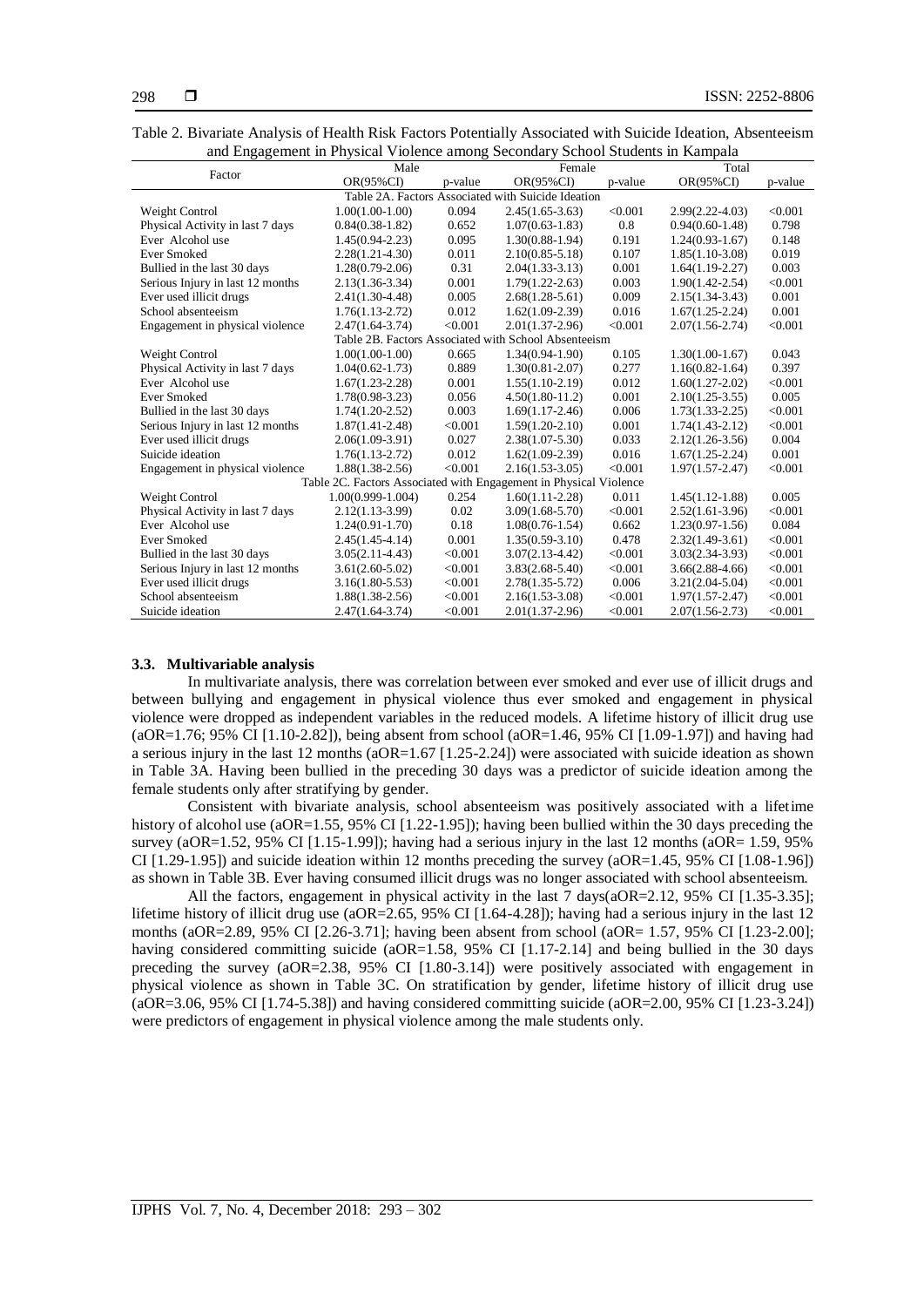|                                                      | Male                                                              |         | Female              |         | Total               |         |  |  |
|------------------------------------------------------|-------------------------------------------------------------------|---------|---------------------|---------|---------------------|---------|--|--|
| Factor                                               | aOR(95%CI)                                                        | p-value | $aOR(95\%CI)$       | p-value | $aOR(95\%CI)$       | p-value |  |  |
| Table 3A. Factors Associated with Suicide Ideation   |                                                                   |         |                     |         |                     |         |  |  |
| Bullied in the last 30 days                          | $1.07(0.63 - 1.80)$                                               | 0.800   | $1.73(1.12 - 2.67)$ | 0.014   | $1.39(0.99-1.94)$   | 0.056   |  |  |
| Serious Injury in last 12 months                     | $1.93(1.21-3.05)$                                                 | 0.005   | $1.53(1.05-2.24)$   | 0.028   | $1.67(1.25 - 2.24)$ | 0.001   |  |  |
| Ever used illicit drugs                              | $1.98(1.05-3.75)$                                                 | 0.036   | $2.04(1.01-4.10)$   | 0.047   | $1.76(1.10-2.82)$   | 0.018   |  |  |
| School absenteeism                                   | $1.52(0.99-2.34)$                                                 | 0.058   | $1.42(0.95 - 2.12)$ | 0.084   | $1.46(1.09-1.97)$   | 0.012   |  |  |
| Table 3B. Factors Associated with School Absenteeism |                                                                   |         |                     |         |                     |         |  |  |
| Ever Alcohol use                                     | $1.64(1.20-2.25)$                                                 | 0.002   | $1.47(1.04 - 2.10)$ | 0.031   | $1.55(1.22 - 1.95)$ | < 0.001 |  |  |
| Bullied in the last 30 days                          | $1.53(1.04-2.25)$                                                 | 0.030   | $1.49(1.01-2.19)$   | 0.045   | $1.52(1.15-1.99)$   | 0.003   |  |  |
| Serious Injury in last 12 months                     | $1.75(1.30-2.36)$                                                 | < 0.001 | $1.43(1.07-1.90)$   | 0.014   | $1.59(1.29-1.95)$   | < 0.001 |  |  |
| Ever used illicit drugs                              | $1.64(0.86-3.15)$                                                 | 0.135   | $1.68(0.74 - 3.82)$ | 0.214   | $1.63(0.97 - 2.75)$ | 0.067   |  |  |
| Suicide ideation                                     | $1.48(0.96-2.30)$                                                 | 0.079   | $1.41(0.94-2.10)$   | 0.95    | $1.45(1.08-1.96)$   | 0.014   |  |  |
|                                                      | Table 3C. Factors Associated with Engagement in Physical Violence |         |                     |         |                     |         |  |  |
| Physical Activity in last 7 days                     | $1.92(1.03 - 3.58)$                                               | 0.039   | $2.47(1.30-4.71)$   | 0.006   | $2.12(1.35-3.35)$   | 0.001   |  |  |
| Bullied in the last 30 days                          | $2.58(1.73-3.85)$                                                 | < 0.001 | $2.24(1.53-3.29)$   | < 0.001 | $2.38(1.80-3.14)$   | < 0.001 |  |  |
| Serious Injury in last 12 months                     | $2.88(2.04-4.07)$                                                 | < 0.001 | $3.07(2.14-4.40)$   | < 0.001 | $2.89(2.26 - 3.71)$ | < 0.001 |  |  |
| Ever used illicit drugs                              | $3.06(1.74 - 5.38)$                                               | < 0.001 | $1.45(0.71-2.95)$   | 0.302   | $2.65(1.64-4.28)$   | < 0.001 |  |  |
| School absenteeism                                   | $1.44(1.03-2.01)$                                                 | 0.031   | $1.79(1.25 - 2.57)$ | 0.002   | $1.57(1.23-2.00)$   | < 0.001 |  |  |
| Suicide ideation                                     | $2.00(1.23-3.24)$                                                 | 0.005   | $1.46(0.98-2.16)$   | 0.062   | $1.58(1.17-2.14)$   | 0.003   |  |  |

#### Table 3. Multivariable Logistic Regression Analysis of Health Risk Factors Potentially Associated with Suicide Ideation, Absenteeism

# **4. DISCUSSION**

The survey provides estimates on the prevalence of both adverse and health promoting behaviors among secondary students. Students in Kampala are physically active and most have appropriate weight as demonstrated by the proportions of students who were either overweight (6.2%) or obese (1.3%). This could be explained by the fact that majority of students walk to school and their schools are engaged in competitive sports like athletics and football. This gives students a chance to exercise regularly. These are good indicators of positive school health behaviors given the fact that other studies have shown an increase in overweight and obesity among youth in low-income countries [\[14,](#page-8-0) [15\]](#page-8-1). In this study, it was however observed that more female students (13.5%) were overweight or obese compared to males (2.0%) and 13.1% of the males were underweight compared to 2.4 % for the female students.

In concurrence with other studies, adverse health behaviors like alcohol use (27.2%), smoking (4.7%), illicit drug use (5.4%), exposure to physical violence (25.1%), bullying (17.6%), and suicidal ideation(13.6%) were prevalent among students in Kampala [\[16,](#page-8-2) [18-20,](#page-8-3) [25,](#page-8-4) [28\]](#page-9-0), and differ by gender [\[21,](#page-8-5) [22\]](#page-8-6) . Adverse health behaviors were more prevalent among male students than female students, with the exception of suicidal ideation, which were almost twice as frequent in females compared to males.

Almost half of secondary students had a serious injury in the 12 months preceding the study. This is consistent with Blum et al. and Patton et al. in their analysis of the health of young people in developing countries, which identified unintentional injuries as a leading cause of death and disability [\[10,](#page-8-7) [11\]](#page-8-8).

One in seven (13.6%, 95% CI [12.00-15.20]) secondary students in Kampala self-reported suicidal ideation. This prevalence was less than the 18.8% (95% CI[16.00-21.60]) observed in the Global Schoolbased Student Health Survey(GSHS) conducted in Uganda in 2003 [\[28\]](#page-9-0). This might have been due to the difference in the area of coverage for the two surveys as the GSHS was a national survey whereas the study covered only Kampala. In multivariate analysis, suicidal ideation was positively associated with a lifetime history of exposure to illicit drugs, school absenteeism, and having had serious injury in the last 12 months. Lifetime history of exposure to illicit drugs as a risk factor to suicidal ideation has been described in other behavioral studies of Ugandan and American high school students [\[20,](#page-8-9) [24\]](#page-8-10). In contrast to this study, Borowsky et al in their study of risks and protectors of adolescent suicide attempts found skipping school was associated with attempting suicide among white adolescents and not among black adolescents thus bringing in a race/ethnicity factor[\[31\]](#page-9-1). This could be due to the difference in the study settings and the fact that race/ethnicity was not considered in this study. Literature on the association between serious injury and suicidal ideation is minimal. However, Andover et al in their review of empirical research on the factors uniquely associated with self-injury with or without suicidal intent among adolescents, show that suicidal ideation is strongly associated with suicide attempt and attempted suicide and non-suicidal self-injury (NSSI) commonly co-occur [\[32\]](#page-9-2).This could explain the survey findings of an association between serious injury and suicidal ideation. Although having been bullied was associated with suicidal ideation at bivariate analysis for gender, on multivariate analysis it was a risk factor for only female students. This was consistent with findings reported by Kim et al of female students who were victims of school bullying being three times at greater risk for suicidal ideation than were male students[\[33\]](#page-9-3).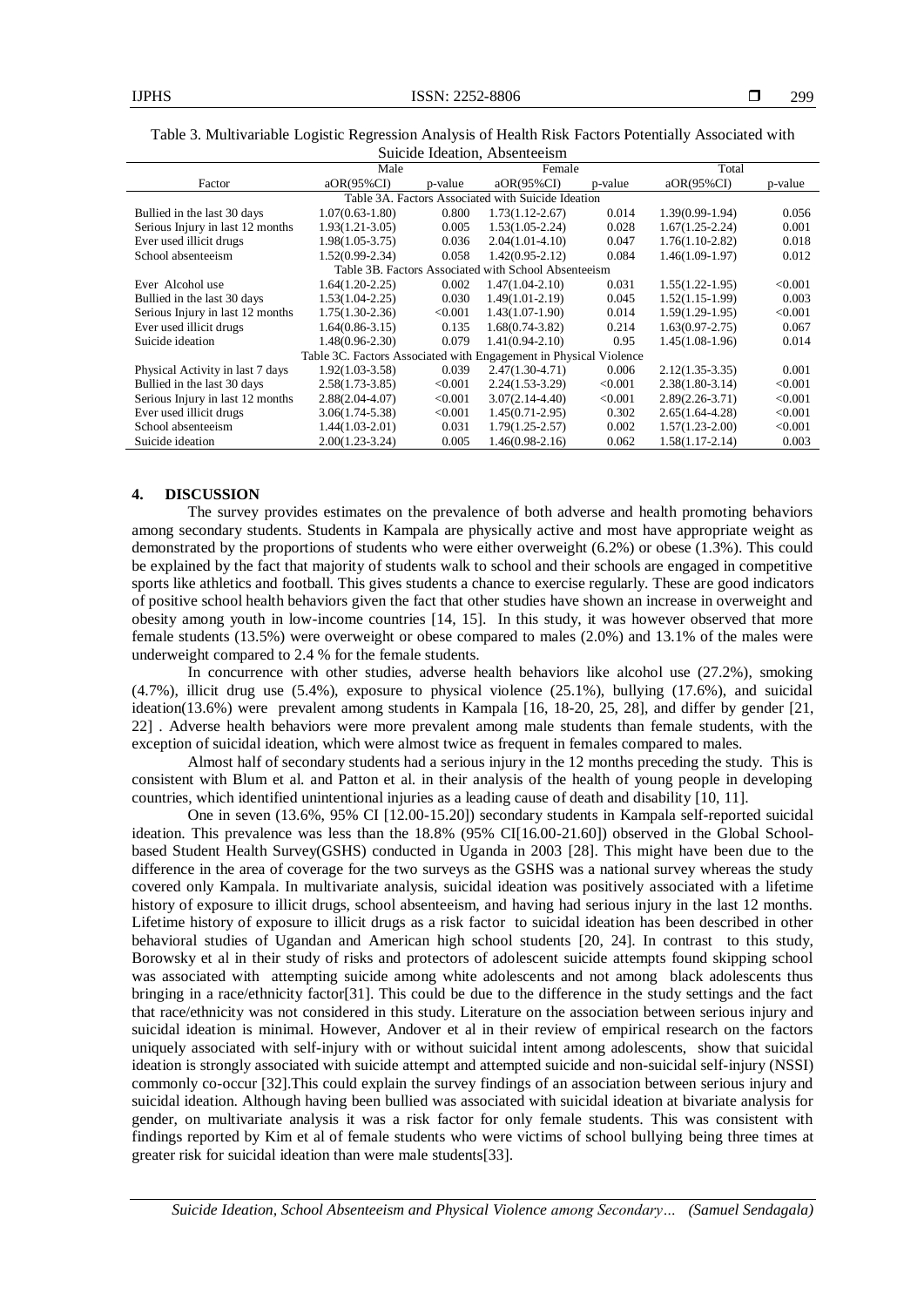In this study, half of all students (50.9%, 95% CI [48.5-53.4]) had been absent from school in the 30 days preceding the survey. This is higher than 34.8% (95% CI [31.0-38.7]) that was reported in the GSHS study [\[28\]](#page-9-0). Factors positively associated with school absenteeism in this study were: lifetime history of alcohol use, having been bullied, serious injury in the last 12 months and suicidal ideation. There is limited available literature on the factors that are associated with school absenteeism although it is believed to be associated with disruptive behaviors among students when absentees return. Of note, more than one in five students were not present at school when selected for survey participation. Anecdotal information also suggests that non-payment of school fees (and subsequent non-admission or dismissal from school) is a challenge for many Kampala families.

Engagement in physical violence was exhibited by 25.1 % (95% CI [23.1-27.2]) of students. This was less than the 35.5% (95% CI [32.1-39.0]) prevalence documented in the GSHS study among the Ugandan students, 43% in US high school students and 50.6% among the school-enrolled adolescents in Namibia [\[18,](#page-8-3) [26,](#page-8-11) [28\]](#page-9-0). This could be explained by the fact that engagement in physical violence is punishable in Ugandan secondary schools thus this might have led to under reporting of engagement in physical violence by the students during the survey or over time punishments for engaging in physical violence have become a deterrent. Engagement in physical violence was associated with a lifetime history of illicit drug use, physical activity in the last 7 days, serious injury in the last 12 months, school absenteeism, suicide ideation and having been bullied. This was consistent with findings reported by Rudatsikira et al. of association between physical fights, illicit drug use, and bullying in their study among school-going adolescents in Namibia [\[18\]](#page-8-3). In addition, Dukarm et al. in their study of violent behavior among adolescents reported a significantly higher prevalence of violent behavior among adolescents who used illicit substances than among those who did not report any drug use [\[26\]](#page-8-11). Thullen et al in their study of suicide ideation and attempts among adolescents engaged in risk behavior reported perpetration of interpersonal violence and self-injury as some of the risk behaviors associated with suicide ideation[\[34\]](#page-9-4). There is limited available literature from other studies on the association between engagement in physical violence and physical activity, and school absenteeism.

The study had some limitations. First, all behavioral measures are based on self-report and as such are subject to reporting bias or recall bias. Also, survey participation was restricted to respondents in forms 3 to 6 (grade 9-12). Of note from Figure 1 is that 81% of the 678 students being replaced was due to absenteeism. But given that absenteeism is one of the outcomes of interest, it is possible that we may have had missing data that is not completely at random had we not made replacements. This may be a limitation for this paper since this was not taken into account during the modeling process. It may be of interest for future research to analyze the data with missing responses instead of making replacements. It would have been important to study the potential impact of absenteeism on estimates and representativeness. However, no data on absentee characteristics like age, sex, or form was available. Further, survey results cannot be generalized to all Ugandan students, as the survey was conducted only in Kampala and because of high absenteeism and lack of information on absentees, interpretation of results may be limited to the students sampled. The survey did not capture out-of-school youth of comparative age. The cross-sectional survey design precluded determination of causation of the factors associated with the dependent variables. Despite these limitations, the findings provide insights into health-related behaviors of secondary school students in Kampala.

The results of the survey can help inform program planners and policy makers responsible for school and youth health. The frequent reporting of school absenteeism, engagement in physical violence, serious injuries, bullying and suicidal tendencies is of concern. Parents, educators, secondary school leadership, and community leaders should consider ways to reduce such behaviors in schools and protect children from the adverse consequences.

#### **5. CONCLUSION**

The results of the survey can help inform program planners and policy makers responsible for school and youth health. The frequent reporting of school absenteeism, engagement in physical violence, serious injuries, bullying and suicidal tendencies is of concern. Parents, educators, secondary school leadership, and community leaders should consider ways to reduce such behaviors in schools and protect children from the adverse consequences.

### **ACKNOWLEDGEMENTS**

The authors thank the Crane Survey staff, school principals, teachers, parents, and the secondary school students in Kampala for their time and efforts. The Crane Survey Staff included Wolfgang Hladik,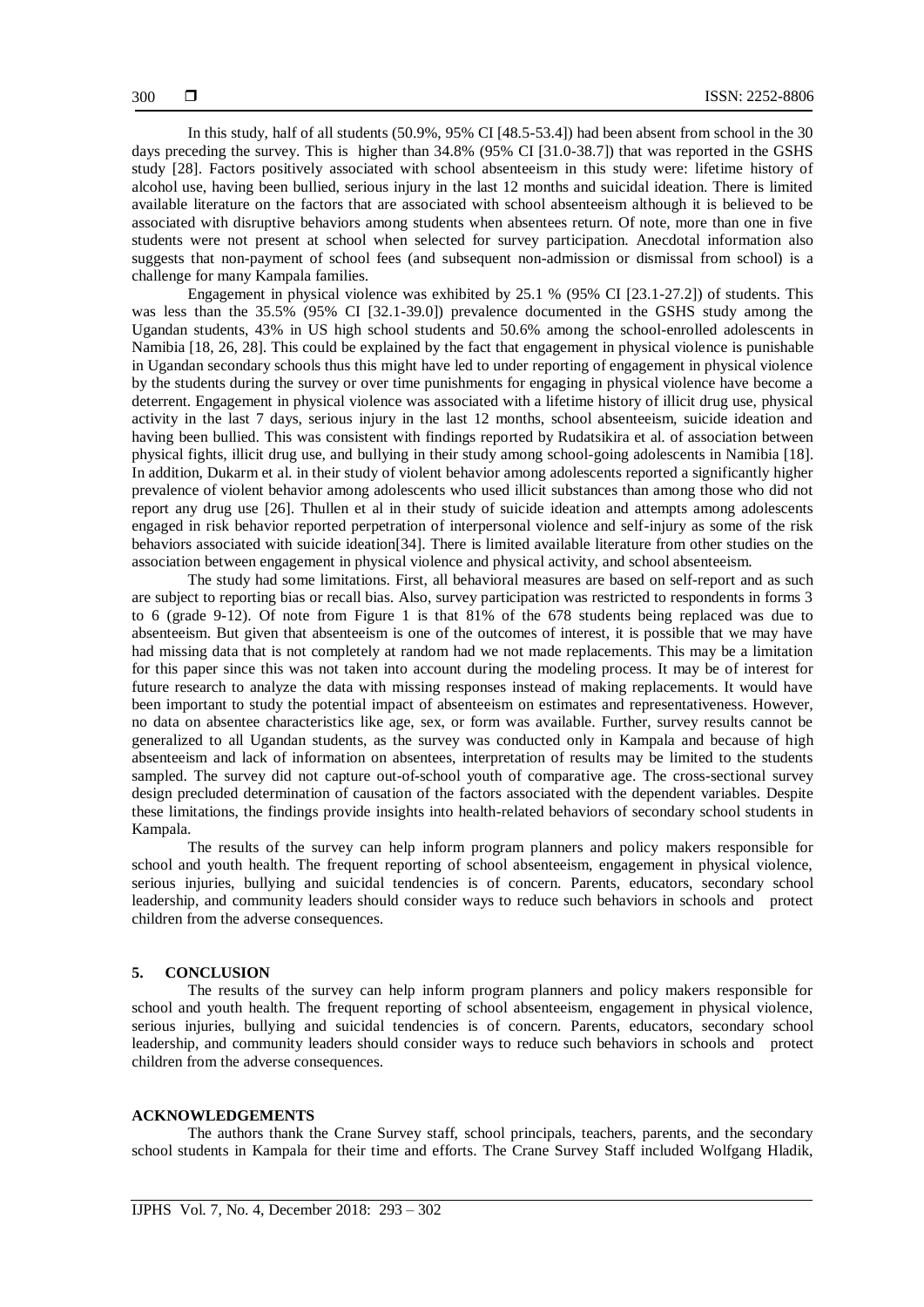George Lubwama, Rachel Kwezi, Mariam Namawejje, Gorreti Nakiwala, Justine Nanteza Nyende, and Stella Lunyolo.

All the authors contributed to the study design, study conduct, data analysis and interpretation, or manuscript writing. This research was supported by a Cooperative Grant (5U2GPS00097) to Makerere University School of Public Health, by U.S. Centers for Disease Control and Prevention under the President's Emergency Plan for AIDS Relief (PEPFAR). The findings and conclusions in this manuscript are those of the authors and do not necessarily represent the official position of the U.S. Centers for Disease Control and Prevention.

#### **REFERENCES**

- [1] United Nations DoEaSA, Population Division, World Population Prospects: The 2010 Revision New York, 2011.
- [2] Statistics UBo. The National Population and Housing Census 2014-Main Report. Kampala, Uganda: Uganda Bureau of Statistics. 1-108, 2016.
- [3] Kelder SH, Perry CL, Klepp KI, Lytle LL, "Longitudinal tracking of adolescent smoking, physical activity, and food choice behaviors," *Am J Public Health*, 84(7): 1121-1126, 1994.
- [4] McGinnis JM, Foege WH, "Actual causes of death in the United States," *JAMA*, 270(18): 2207-2212, 1993.
- [5] Eaton DK, Kann L, Kinchen S, Shanklin S, Flint KH, Hawkins J, et al., "Youth risk behavior surveillance United States, 2011," *MMWR Surveill Summ*, 61(4): 1-162, 2012.
- [6] Wallace S. [http://www.who.int/features/factfiles/adolescent\\_health/facts/en/index.htm.](http://www.who.int/features/factfiles/adolescent_health/facts/en/index.htm) Published 2008. Accessed 20/04 2012.
- [7] Guilbert JJ: The world health report 2002 reducing risks, promoting healthy life. Educ Health (Abingdon), 16(2): 230, 2003.
- [8] World Health Organisation. [http://www.who.int/healthinfo/global\\_burden\\_disease/estimates/en/index1.html.](http://www.who.int/healthinfo/global_burden_disease/estimates/en/index1.html) Published 2014. Accessed 20th April 2015.
- [9] Noorani S. [http://www.who.int/features/factfiles/adolescent\\_health/facts/en/index8.html.](http://www.who.int/features/factfiles/adolescent_health/facts/en/index8.html) Published 2008. Accessed 20/04 2012.
- <span id="page-8-7"></span>[10] Blum RW, Nelson-Mmari K, "The health of young people in a global context," *J Adolesc Health*, 35(5): 402-418, 2004.
- <span id="page-8-8"></span>[11] Patton GC, Coffey C, Sawyer SM, Viner RM, Haller DM, Bose K, et al., "Global patterns of mortality in young people: a systematic analysis of population health data" *Lancet,* 374(9693): 881-892, 2009.
- [12] Black C. [http://www.who.int/features/factfiles/adolescent\\_health/facts/en/index4.html.](http://www.who.int/features/factfiles/adolescent_health/facts/en/index4.html) Published 2008. Accessed 20/04 2012.
- [13] Giboux J. [http://www.who.int/features/factfiles/adolescent\\_health/facts/en/index3.html.](http://www.who.int/features/factfiles/adolescent_health/facts/en/index3.html) Published 2008. Accessed 20/04 2012.
- <span id="page-8-0"></span>[14] Kosti RI, Panagiotakos DB, "The epidemic of obesity in children and adolescents in the world" *Cent Eur J Public Health,* 14(4): 151-159, 2006.
- <span id="page-8-1"></span>[15] Reddy SP, Resnicow K, James S, Funani IN, Kambaran NS, Omardien RG, et al., Rapid increases in overweight and obesity among South African adolescents: comparison of data from the South African National Youth Risk Behaviour Survey in 2002 and 2008. *Am J Public Health*, 102(2): 262-268, 2012.
- <span id="page-8-2"></span>[16] Liang H, Flisher AJ, Lombard CJ, "Bullying, violence, and risk behavior in South African school students," *Child Abuse Negl*, 31(2): 161-171, 2007.
- [17] Ogden CL, Carroll MD, Kit BK, Flegal KM, "Prevalence of Obesity and Trends in Body Mass Index among US Children and Adolescents," 1999-2010. JAMA, 307(5): 483-490, 2012.
- <span id="page-8-3"></span>[18] Rudatsikira E, Siziya S, Kazembe LN, Muula AS, "Prevalence and Associated Factors of Physical Fighting among School-Going Adolescents in Namibia," Ann Gen Psychiatry, 6: 18, 2007.
- [19] Eaton DK, Kann L, Kinchen S, Shanklin S, Ross J, Hawkins J, et al., "Youth Risk Behavior Surveillance-United States, 2009," *MMWR Surveill Summ,* 59(5): 1-142, 2010.
- <span id="page-8-9"></span>[20] Rudatsikira E, Muula AS, Siziya S, Twa-Twa J, "Suicidal Ideation and Associated Factors among School-Going Adolescents in Rural Uganda," *BMC Psychiatry*, 7: 67, 2007.
- <span id="page-8-5"></span>[21] Ohene SA, Ireland M, Blum RW, "The Clustering of Risk Behaviors among Caribbean youth," *Matern Child Health J*, 9(1): 91-100, 2005.
- <span id="page-8-6"></span>[22] Siziya S, Ntata PR, Rudatsikira E, Makupe CM, Umar E, Muula AS, "Sex Differences in Prevalence Rates and Predictors of Cigarette Smoking among in-School Adolescents in Kilimanjaro, Tanzania," Tanzan Health Res Bull 9(3): 190-195, 2007.
- [23] Toumbourou JW, Hemphill SA, McMorris BJ, Catalano RF, Patton GC, "Alcohol Use and Related Harms in School Students in the USA and Australia," *Health Promot Int,* 24(4): 373-382, 2009.
- <span id="page-8-10"></span>[24] Burge V, Felts M, Chenier T, Parrillo AV, "Drug Use, Sexual Activity, and Suicidal Behavior in U.S. High School Students," *J Sch Health*, 65(6): 222-227, 1995.
- <span id="page-8-4"></span>[25] Fleming LC, Jacobsen KH, "Bullying among Middle-School Students in Low and Middle Income Countries," *Health Promot Int*, 25(1): 73-84, 2010.
- <span id="page-8-11"></span>[26] Dukarm CP, Byrd RS, Auinger P, Weitzman M, "Illicit Substance Use, Gender, and The Risk of Violent Behavior among Adolescents," *Arch Pediatr Adolesc Med,* 150(8): 797-801, 1996.
- [27] Farhat T, Iannotti RJ, Simons-Morton BG, "Overweight, Obesity, Youth, and Health-Risk Behaviors" *Am J Prev Med,* 38(3): 258-267, 2010.